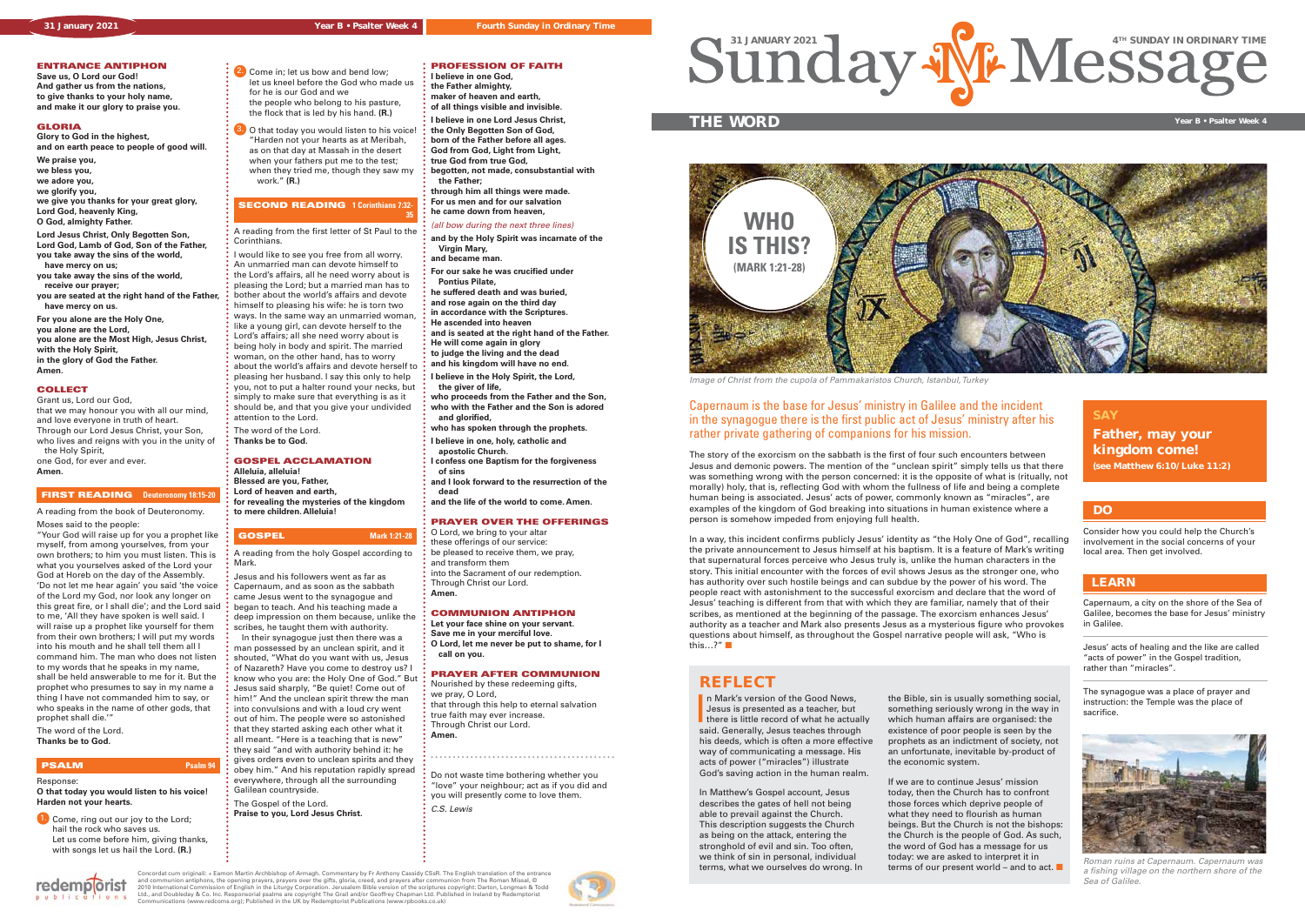## **PARISH OF OUR LADY IMMACULATE**

Seamoor Road, Westbourne BH4 9AE

Roman Catholic Diocese of Portsmouth. Registered charity 246871

## **NEWSLETTER 31st January 2021 Fourth Sunday of the Year (B)**

| Website:                                | www.catholicwestbourne.org          |                                                                   |
|-----------------------------------------|-------------------------------------|-------------------------------------------------------------------|
| Parish Office:                          | Tel:<br>email:                      | 01202 760640 (all enquiries)<br>oliadmin@portsmouthdiocese.org.uk |
| Parish Priest:<br>Safeguarding Officer: | Fr Andrew Moore:<br>Matthew French: | andrewmoore@portsmouthdiocese.org.uk<br>mail@matthewfrench.net    |

Today is a day of special prayer for Racial Justice. Events of the last year has perhaps brought this issue into sharper focus. With the Lord there is no distinction between peoples and so it should be.

Tuesday is the Feast of the Presentation of the Lord otherwise known as Candlemas. This feast marks the end of the Nativity cycle and reminds us that Christ is the Light of the World.

Please remember in your prayers **Kate Creagh** who died recently. Her (private) funeral takes place on Tuesday, 9th February. May she rest in peace.

## **National Lockdown**

The situation, both locally and nationally, continues to be a matter of concern and it is essential that we all take the greatest care at this time. Although the lockdown regulations do allow for communal acts of worship and for churches to be open, taking into account the overriding message to 'Stay at Home' and out of concern for the health and well-being of all concerned, the public celebration of mass at Our Lady Immaculate is suspended for the time being. The church will also remain closed during the week but will be open for individual visits on Sundays from 10.00 a.m. – 11.00 a.m.

The 'church of home' is, once again, as important as ever and our prayers, though offered alone, are always in communion with and the through our Lord.

Over the last ten months, many will already have found a range of online masses to support their spiritual connectedness. A directory of online masses has been provided by the Bishops' Conference and can be found at: www.cbcew.org.uk.